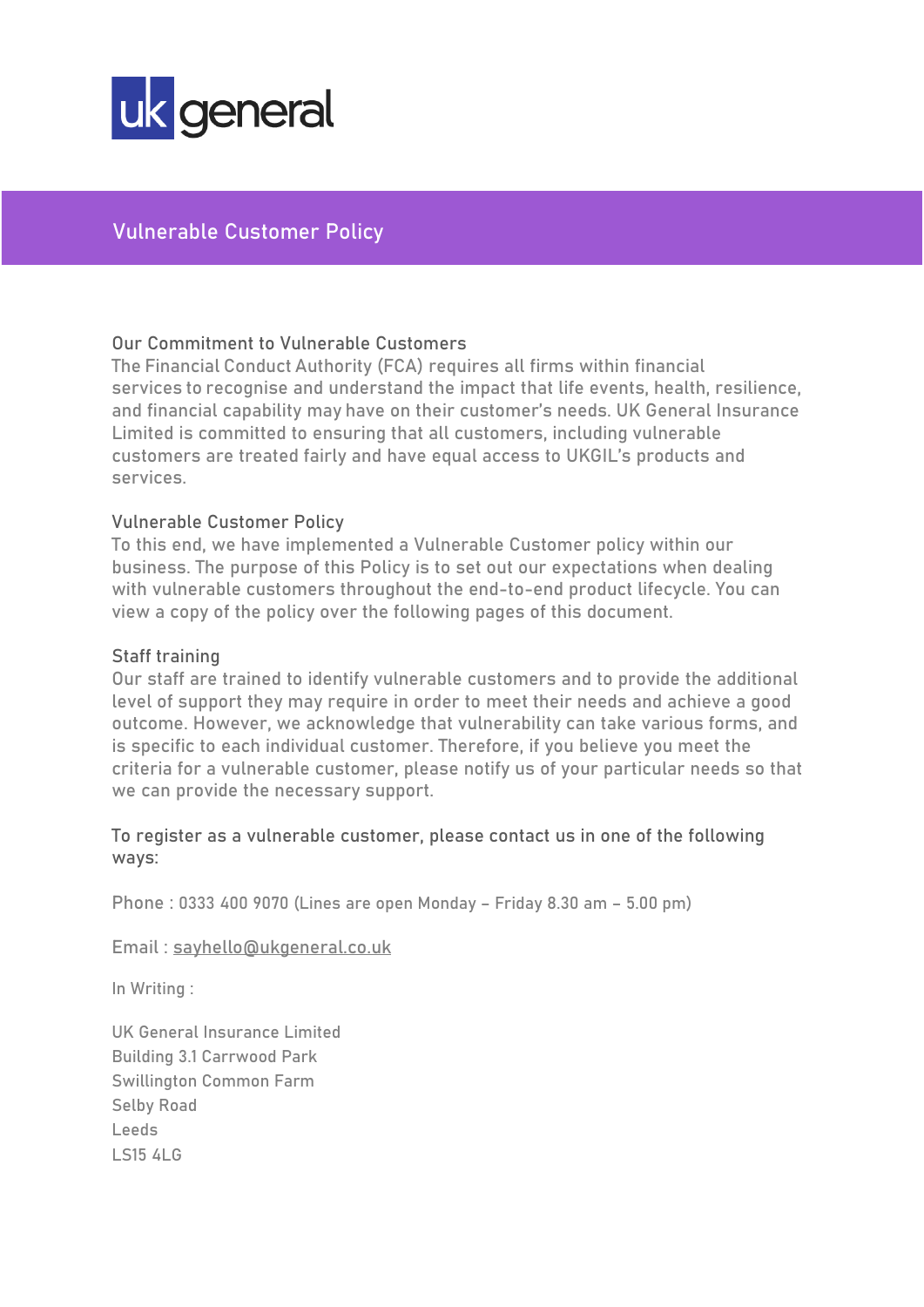

# **UK General Insurance Limited Vulnerable Customer Policy Overview (External)**

| Owner         | <b>Head of Compliance</b> |  |
|---------------|---------------------------|--|
| Version       | V1.0                      |  |
| Date Approved | 19 May 2022               |  |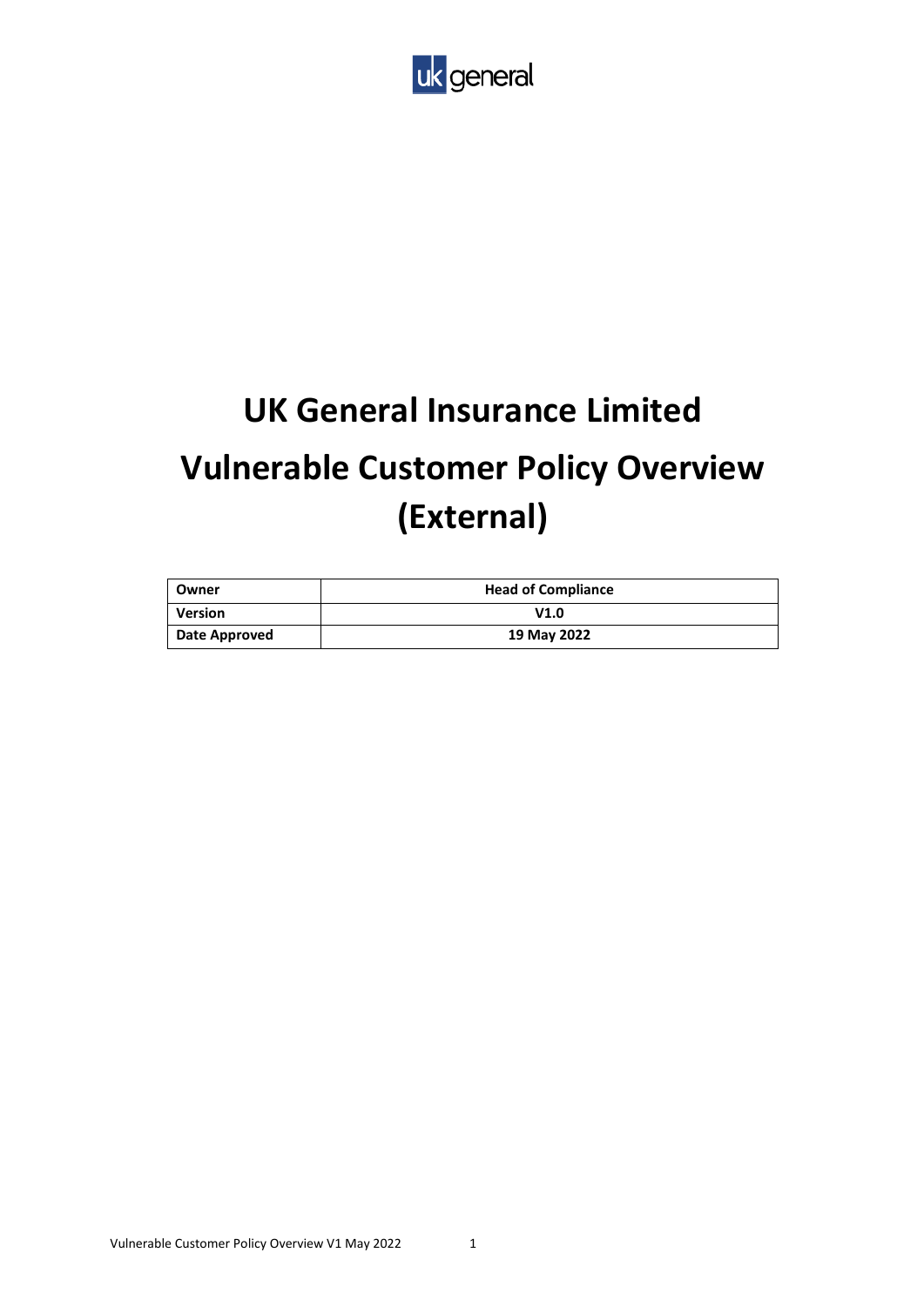

# **Version Control**

| <b>Version</b> | Date       | Description of changes and person responsible for making changes |
|----------------|------------|------------------------------------------------------------------|
| 1.0            | 13/05/2022 | Policy drafted                                                   |
|                |            |                                                                  |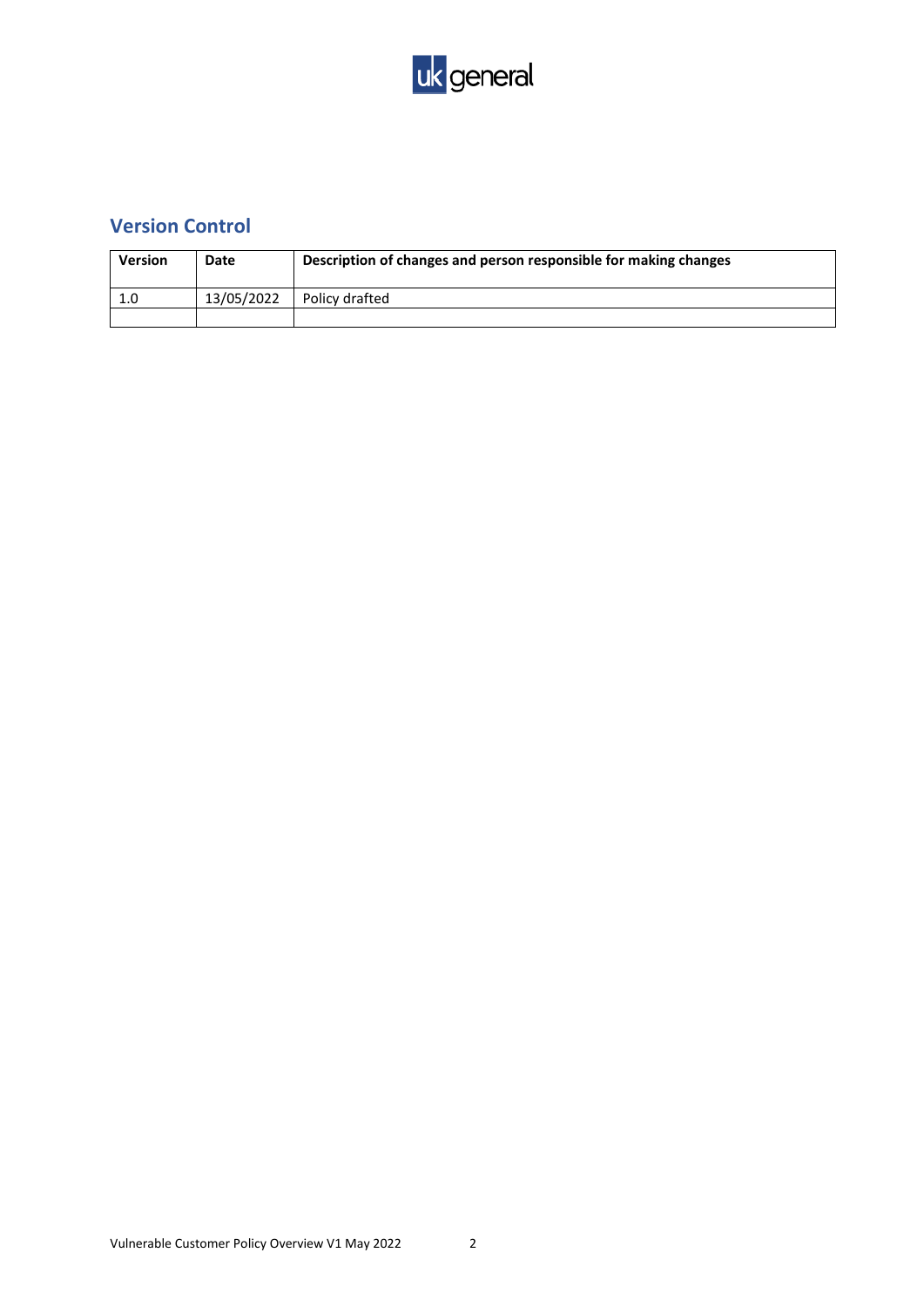

## <span id="page-3-0"></span>**Contents**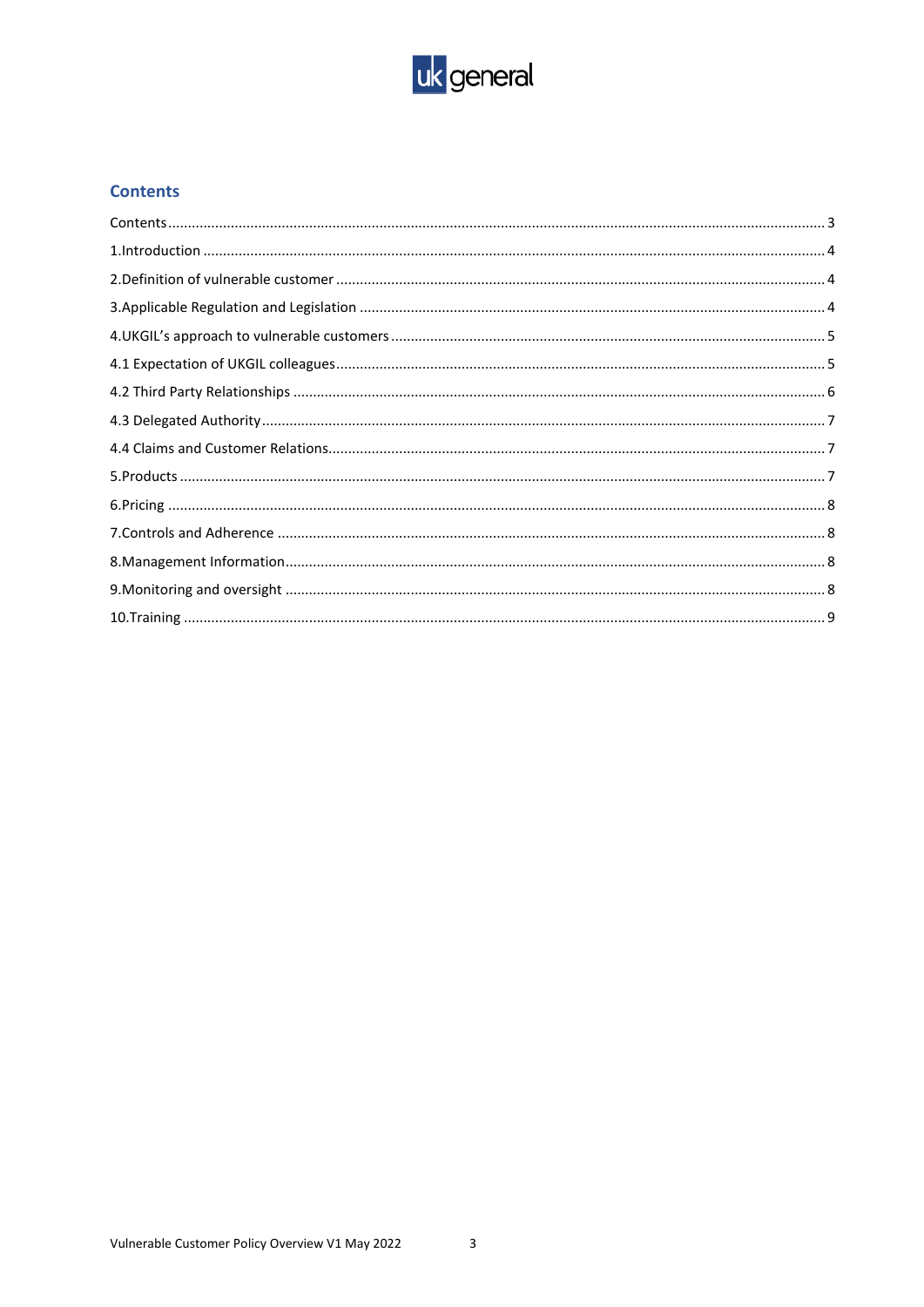

## <span id="page-4-0"></span>**1. Introduction**

UK General Insurance Ltd ("UKGIL") is committed to ensuring that all customers, including vulnerable customers are treated fairly and have equal access to UKGIL's products and services.

UKGIL (including all outsourced/delegated activities) must operate appropriate processes that consider the circumstances of individuals (and small medium enterprises) and be able to identify whether they are vulnerable or susceptible to detriment (whether permanently or temporarily) and tailor the way in which we communicate and deal with them to take account of the vulnerability.

#### **If you feel that you may be in a position of vulnerability, please contact UKGIL's Customer Relations Team on 0333 400 9070 who will be able to help you further.**

#### **Objectives of this policy**

The main objective of this policy is to set out UKGIL's approach when dealing with vulnerable customers throughout the end-to-end product lifecycle to ensure that we deliver fair customer outcomes.

The Policy also aims to achieve the following:

- To define what types of vulnerability and susceptibility there are
- To outline how UKGIL approach identification, recording, and management of vulnerable customers

#### <span id="page-4-1"></span>**2. Definition of vulnerable customer**

The FCA's definition of vulnerable customers;

*"someone who, due to their personal circumstances, is especially susceptible to detriment, particularly when a firm is not acting with appropriate levels of care"* 

The FCA considers that the following factors act as drivers to actual or potential vulnerability:

- **Health** health conditions or illnesses that affect the ability to carry out day to day tasks, both permanently and on a temporary basis
- **Life events** major life events such as bereavement or relationship breakdown
- **Resilience** low ability to withstand financial or emotional shocks
- **Capability** low knowledge of financial matters or low confidence in managing money

An individual may suffer from one or more of these types of vulnerability at the same time which may make them especially susceptible to harm.

#### <span id="page-4-2"></span>**3. Applicable Regulation and Legislation**

Vulnerability is a key priority for the FCA, and it expects firms to exercise extra care when customers may be vulnerable because where vulnerable customers are not treated fairly, there circumstances often mean they face an increased risk of harm.

The FCA expects firms to have policies and procedures in place to deal with customers who may be at greater risk and to take account the potential negative impact to vulnerable customers in product availability, product design, distribution channels and post sales servicing of UKGIL's products and services.

One of the FCA's operational objectives is to secure an appropriate degree of protection for customers and the FCA would be more likely to intervene where they identify actual, or potential, harm for vulnerable customers. In meeting this objective, the FCA must have regard to the general principle that customers should take responsibility for their choices and decisions. However, there can be factors that may limit the ability of vulnerable customers to take on this responsibility. This risk is further supported by the recent introduction of the 'customer best interest rule' which requires Firms to act in the best interests of its customers, considering the capabilities of the customer,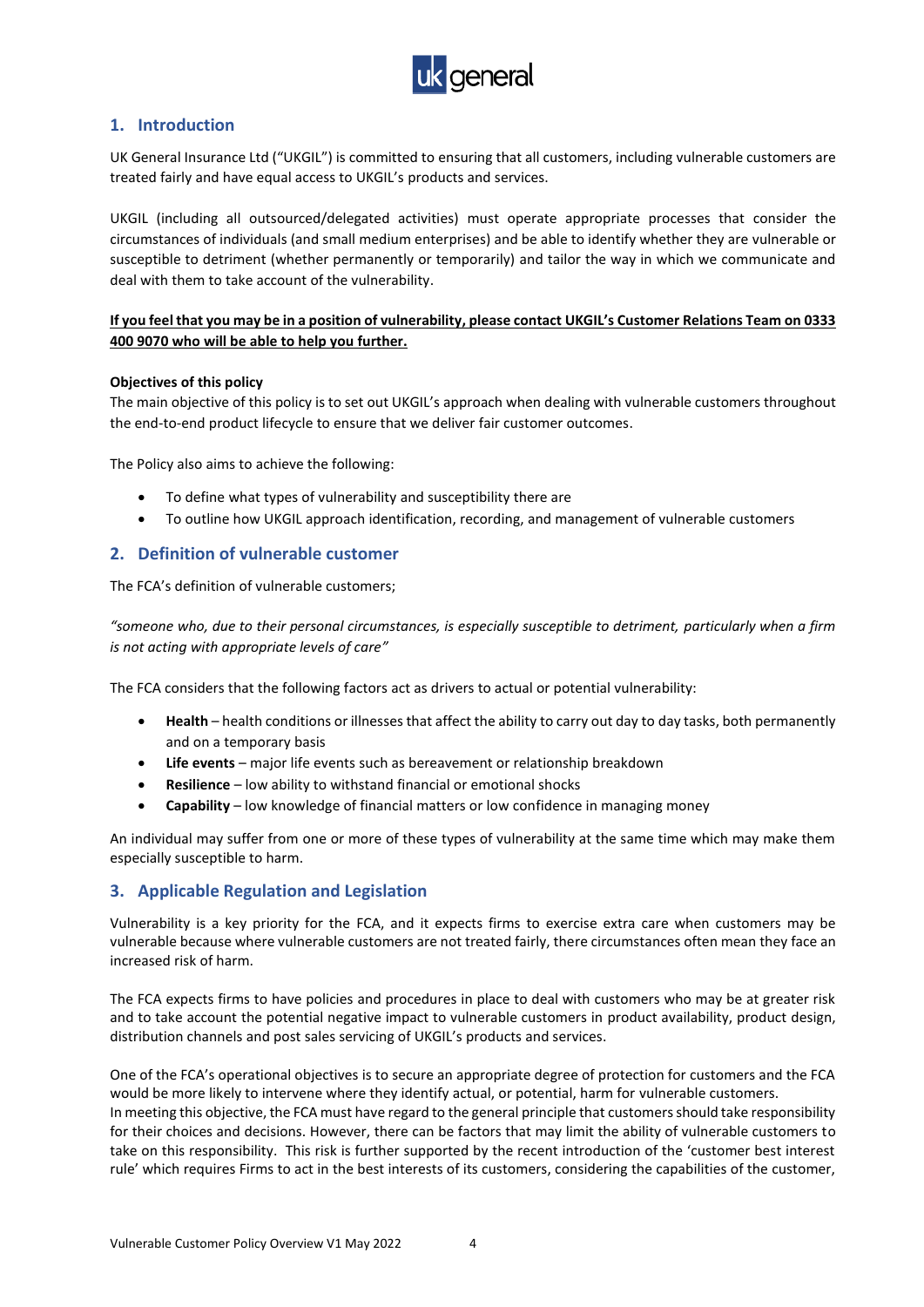

their current and future needs and appropriate support required to prevent any potential or actual vulnerability being perpetuated or worsened by the colleagues' actions, inaction or UKGIL process.

The FCA also has regard to the general principle that financial services firms should be expected to provide customers with a level of care that is appropriate, having regard, amongst other things, to the capabilities of the customers in question. The level of care that is appropriate for vulnerable customers may therefore be different from what is required for other customers. The FCA will take action against firms that do not afford appropriate processes and procedures for vulnerable customers, and whether intentional or not.

**Principle 2: Skill, care and diligence** A firm must conduct its business with due skill, care and diligence. **Principle 3: Management and control <b>A** firm must take reasonable care to organise and control its affairs responsibly and effectively, with adequate risk management systems. **Principle 6: Customers' interests** Firms need to understand the needs of vulnerable customers to pay due regard to their interests and treat them fairly. **Principle 7: Communications with clients** A firm must pay due regard to the information needs of its clients and communicate information to them in a way which is clear, fair and not misleading. **Principle 9: Customers: relationships of trust** A firm must take reasonable care to ensure the suitability of its advice and discretionary decisions for any customer who is entitled to rely upon its judgement

The FCA's Principles for Businesses underpins the fair treatment of vulnerable customers:

This Policy acts in accordance with the Equality Act 2010, which provides it is illegal to discriminate and strengthens protection for specific protected characteristics. This means when a customer who has a disability is identified through UKGIL's operational processes or service, reasonable steps must be taken to ensure they are treated equally, fairly and with respect.

UKGIL also acts in accordance with the requirements of General Data Protection Regulation (GDPR). In practice, this means that UKGIL colleagues are required to obtain explicit consent from the customer regarding the recording of information, including both medical data (the vulnerability) and the duration of any vulnerability, for example, whether the vulnerability is thought to be temporary or permanent. Colleagues are expected to ensure the recording of a vulnerability is accurate and reflective of the customers most recent circumstances.

UKGIL colleagues can record the interventions or adjustments requested by a customer rather than the vulnerability itself, in these instances, UKGIL colleagues are still required to obtain the customer's consent before making a record.

#### <span id="page-5-0"></span>**4. UKGIL's approach to vulnerable customers**

UKGIL has different approaches to ensuring that vulnerable customers are identified and handled appropriately and this section details UKGIL's approach to identifying vulnerable customers and the processes and controls that it has in place to protect customers throughout the lifecycle of their policy.

#### <span id="page-5-1"></span>**4.1 Expectation of UKGIL colleagues**

The FCA expects firms to be able to spot a vulnerable customer when they provide personal details during a call or in customer correspondence, and to respond appropriately to this information.

Relevant UKGIL colleagues receive training for communicating with vulnerable customers to ensure they are empowered and trusted to be alert to the signs that the person they are talking to may not have the capacity, at that moment in time, to make a decision or provide the correct information. As such, relevant UKGIL colleagues are expected to be able to confidently and competently effectively listen, identify the customers' needs and adjust their approach accordingly.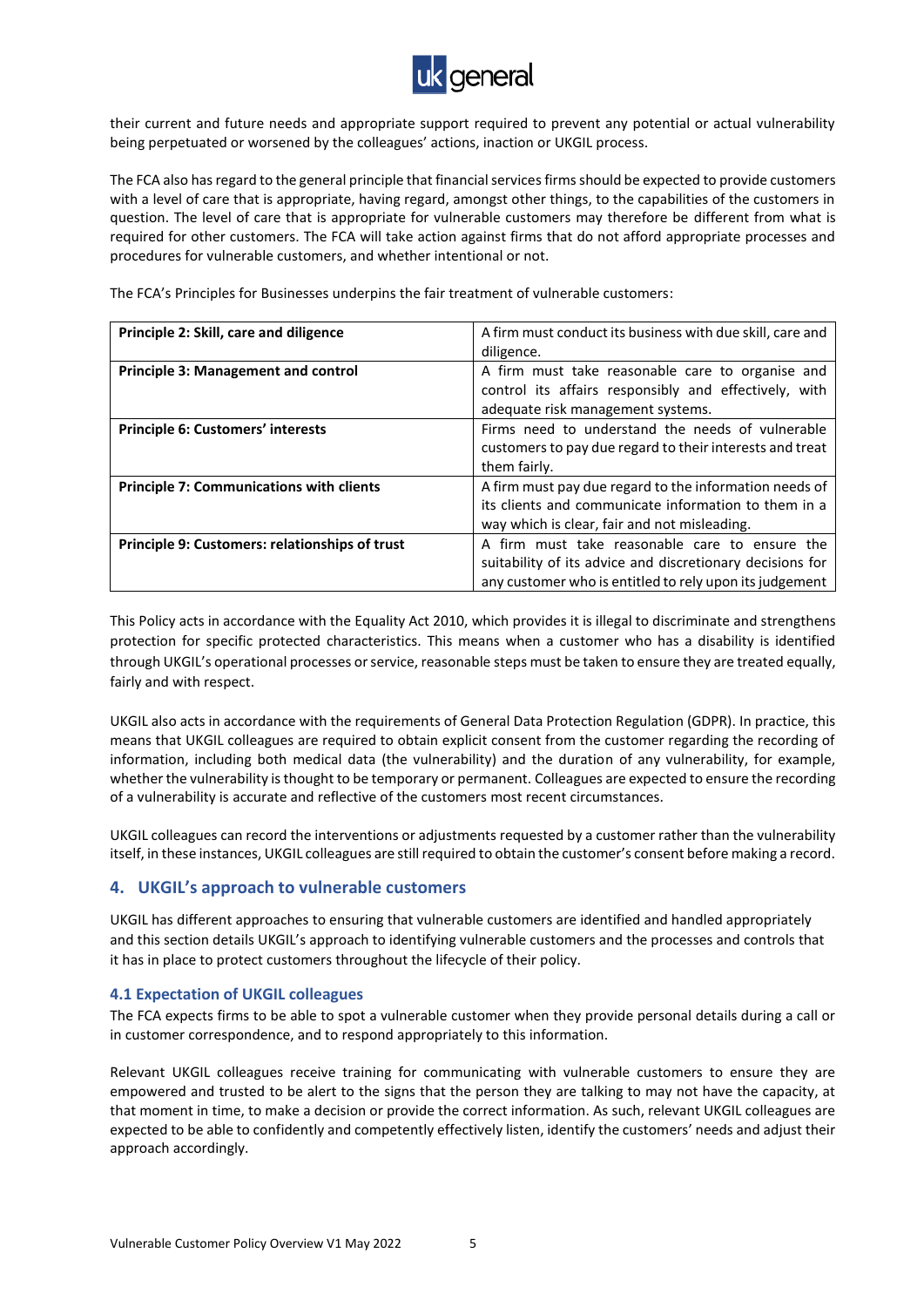

It is acknowledged that vulnerability can take various forms. The following are types of possible circumstances and characteristics which may suggest vulnerability. This is not an exhaustive list and is used as guidance only. The identification of vulnerable customers must be individual, proactive, and aimed at removing barriers to accessing our products and services, to result in both a good and fair customer outcome.

| Low literacy and/or<br>numeracy ability      | Communication challenges                                                                                                                                                                                                             | Physical disability, visual<br>impairment, hearing<br>impairment health or illness<br>that affects the carrying out<br>of day-to-day tasks | Dementia/mental capacity<br>limitations                                                                  |
|----------------------------------------------|--------------------------------------------------------------------------------------------------------------------------------------------------------------------------------------------------------------------------------------|--------------------------------------------------------------------------------------------------------------------------------------------|----------------------------------------------------------------------------------------------------------|
| Domestic abuse including<br>economic control | low income and/or debt,<br>including outgoings<br>exceeding income and<br>erratic income                                                                                                                                             | Medical / Health condition                                                                                                                 | No, or low access to help<br>and support                                                                 |
| Addictions (Gambling,<br>drinks, drugs)      | Advanced age (this can be<br>associated with the onset of<br>ill health, a deterioration in<br>hearing and/or sight, a<br>weakening in cognitive<br>ability or reduced dexterity<br>or not being comfortable<br>with new technology) | Inability or lack of<br>confidence using technology                                                                                        | Environmental (such as<br>floods, subsidence or any<br>other matter relating to a<br>claim or complaint) |

In order to act in accordance with the requirements of this Policy, UKGIL colleagues are expected to:

- Be alert and ensure to listen to what the customer advising, look out for triggers or clues to vulnerability
- Take time to understand the reasons behind any difficulties the customer may be facing, such as job loss, illness, divorce, or learning difficulties as this will help colleagues to understand what the best option or outcome for the customer is
- Set expectations clearly whether this be over the duration of the call, the process, or the service, it is useful to set expectations at the earliest possible stage
- Apply discretion or adapt the existing process where appropriate
- Speak very clearly and if required slow down and be patient and empathetic, be prepared to repeat or allow time for the person to make notes or agree to confirm in writing
- Clarify understanding at trigger points by asking questions such as 'is there anything else you would like me to repeat or explain?'
- Ensure there are no barriers to the appropriate and fair treatment of a customer, including barriers to support throughout the product lifecycle.
- Where vulnerability is identified, this will be recorded accurately, sensitively and regularly reviewed for relevance.

#### <span id="page-6-0"></span>**4.2 Third Party Relationships**

UKGIL manufactures and distributes insurance products through various distribution channels (direct and indirect), including via delegated authority Coverholders, broker distributors as well as contracting with third party outsourcing agents who act on our behalf in relation to claims and complaints call handling (and case management).

In accordance with regulatory requirements, UKGIL cannot discharge its regulatory responsibilities and has designed its approach to take account of the current business model.

Certified Heads of Functions are tasked with assessing the internal and external processes and procedures needed within their area of responsibility to ensure they meet the objectives of this Policy when engaging with customers or when overseeing third party outsourced activity.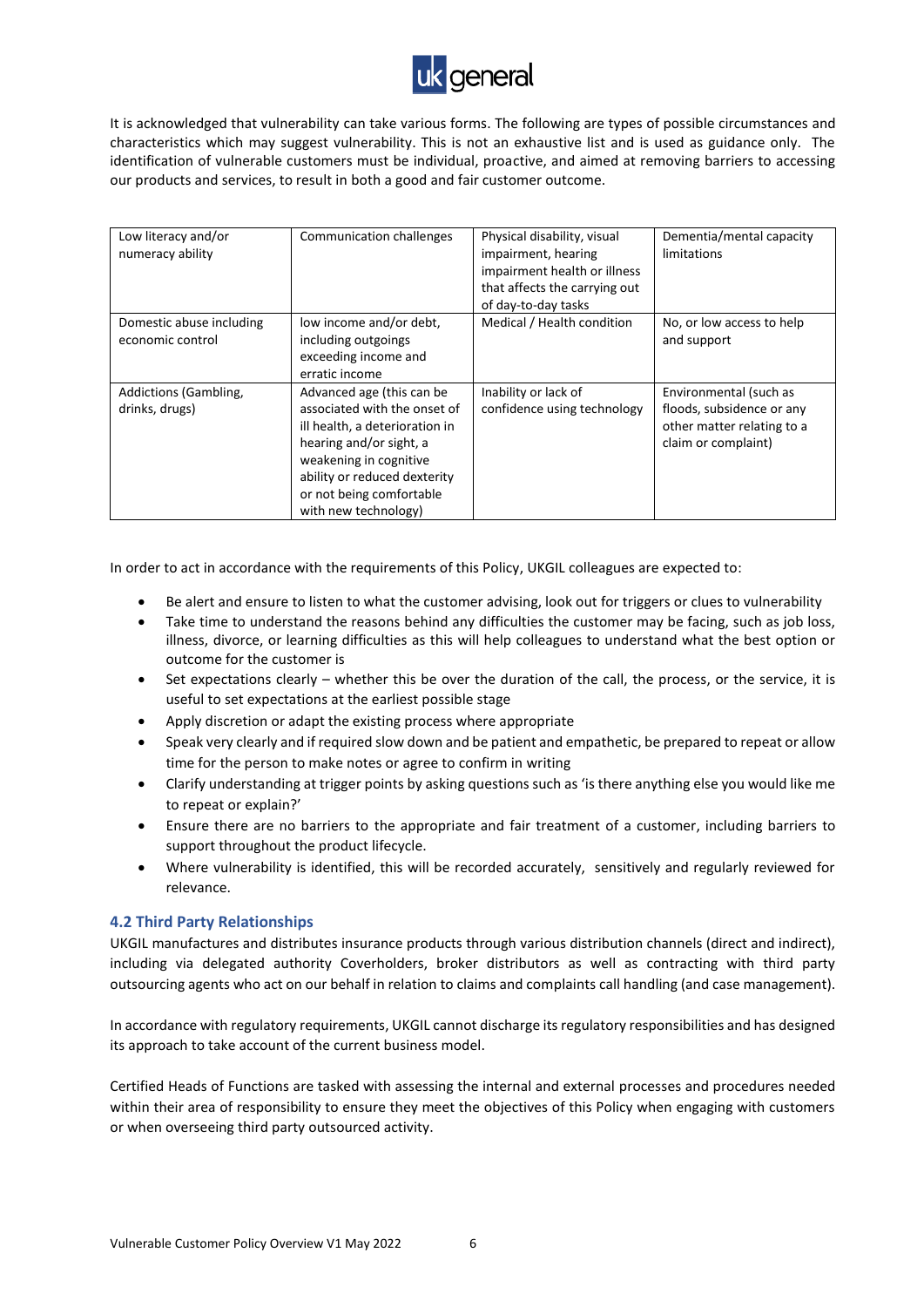

#### <span id="page-7-0"></span>**4.3 Delegated Authority**

UKGIL delegates various levels of authority to regulated third party Coverholders who (amongst other activities) distribute UKGIL's insurance products, as described in the Terms of Business Agreements. As such, they engage and communicate directly with policyholders undertaking regulated activities.

The Delegated Authority Audit Team undertake oversight of activities undertaken by Coverholders, part of which must assess the adequacy and operation of appropriate processes and procedures to fairly manage customer vulnerability, including reporting and escalation to UKGIL as appropriate.

The Certified Head of Function is responsible for the initial (as part of due diligence) and ongoing oversight of vulnerable customer controls in place for DA activity firms, ensuring their processes and procedures operate effectively and continue to meet the objectives of this Policy.

#### <span id="page-7-1"></span>**4.4 Claims and Customer Relations**

UKGIL operates an outsourced claims and complaints model and as such it contracts with Claim Service Providers (CSPs), under claims management agreements for the handling of claims and complaints.

In relation to outsourced complaints, UKGIL operate varying degrees of responsibility for outsourcing.

Third party firms undertaking activities on behalf of UKGIL must ensure their colleagues are trained to identify and appropriately deal with vulnerable customers, in addition to operating processes and procedures in respect of vulnerable customers that meet the objectives of this Policy.

Once claims and complaints are referred into UKGIL, the Certified Head of Functions for those areas are responsible for ensuring that the processes and procedures that operate within their areas meet the objectives of this Policy.

The responsibility for ongoing oversight of claims and complaints activities within the CSPs also falls to the respective Certified Head of Claims and Certified Head of Customer Relations to ensure that vulnerable customers are treated fairly throughout the end to end claims and complaints journeys

#### <span id="page-7-2"></span>**5. Products**

UKGIL operates a Product Oversight and Governance (POG) Policy and as part of the expectations, the approach to POG each product must identify and assess the defined target market, ensuring the design does not unfairly target nor exclude certain vulnerabilities, either specifically or in general. As part of the product lifecycle, vulnerable customers continue to be an area of focus, for example, consideration of both the positive and negative impacts of a product and any impacts to service must be assessed. Additionally, UKGIL assesses the design of products to avoid possible harmful or negative impacts and ensures that consideration of vulnerable customers is conducted throughout all stages of the POG process, including (but not exhaustive to); development, testing, product launch and post implementation review.

Where there is identification of vulnerability, this is considered appropriately and that adequate controls are in place to sufficiently mitigate the potential risk of customer harm or detriment. In addition, as part of the POG process, where such potential harm is identified, this is escalated for further review and approval.

Further, UKGIL provides policy wordings and IPIDs, where it is the product manufacturer in alternative formats, including braille, large print, and audio. UKGIL colleagues should contact the Products Team for further information on alternative formats.

The Certified Heads of Functions (Product and Underwriting) are responsible for ensuring that appropriate processes and procedures operate across their respective areas to ensure that customer vulnerability and susceptibility is adequately considered throughout the product lifecycle.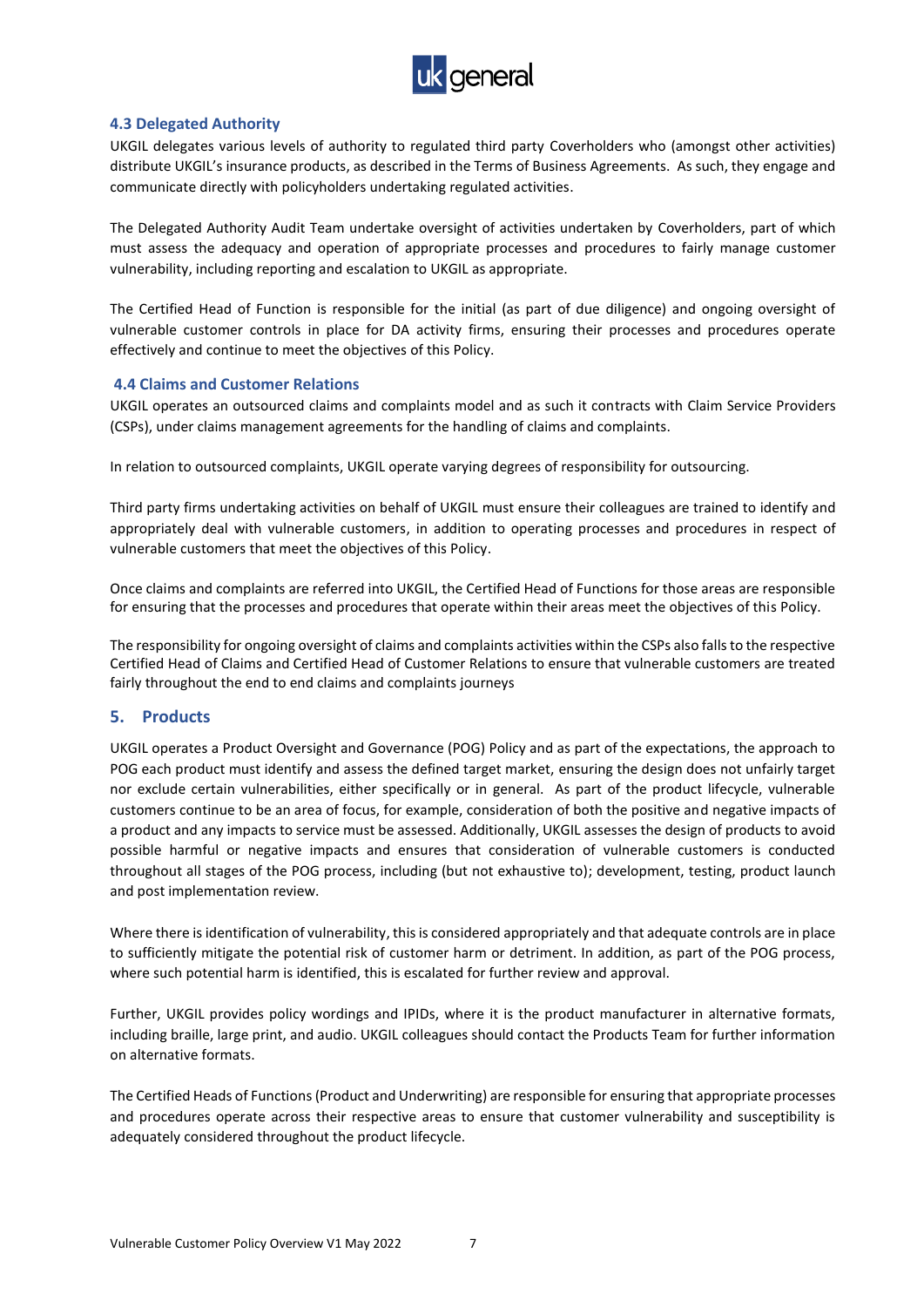

# <span id="page-8-0"></span>**6. Pricing**

UKGIL operates a Fair Pricing Policy and has Pricing Guidelines in place which sets out UKGIL's pricing approach and consideration of vulnerable customers, particularly those with protected characteristics, such as disability, captured under the Equality Act 2010. Some customers with protected characteristics may be higher risk, which could result if price increases if this is not considered.

This also sets out UKGILs approach to ensuring dual pricing does not occur and this can have a greater impact on vulnerable customers. For example, elderly customers are often more prone to inertia and may not shop around for more competitive offerings and as a result, they may experience higher average premiums.

#### <span id="page-8-1"></span>**7. Controls and Adherence**

- The Vulnerable Customer Policy will be clearly signposted on the intranet and accessible by all colleagues.
- UKGIL operates a breach reporting process (defined within the Risk Event and Breach Management Procedure) which could potentially result in a communication with the appropriate regulator.
- When reviewing a complaint or when assessing whether a breach of this policy and associated procedures has occurred, all colleagues must also consider whether a regulatory breach (including breach of a Conduct Rule) has occurred. All suspected regulatory breaches must be reported in line with UKGIL's defined process. If a suspected breach of a Conduct Rule has occurred, this must be reported to the Chief Risk Officer in the first instance, in line with UKGIL's internal escalation process.
- UKGIL Certified Heads of Function are individually responsible for the processes and procedures regarding vulnerable customers in their respective business area.
- Compliance undertakes regular horizon scanning to mitigate future issues and concerns by anticipating potential risks that may emerge and monitoring regulatory developments, sharing regular updates with key UKGIL stakeholders.
- UKGIL's recording of sensitive personal data meets General Data Protection Regulation (GDPR) requirements, regarding each vulnerable customer record and additional support measures. Customer policy records can be maintained for a minimum of 7 years in accordance with the Data Classification and Data Retention Policy.
- Certified Heads of Function provide regular and accurate reporting to senior management.

#### <span id="page-8-2"></span>**8. Management Information**

Certified Heads of Functions are responsible for the design and production of accurate and timely MI, relevant to the activities conducted within their Business Unit or within their oversight responsibilities. Where an activity is outsourced to a Third Party, it is the responsibility for those Heads of Functions to ensure appropriate, accurate and timely MI is captured and shared with UKGIL, to allow for sufficient ongoing oversight.

When considering MI, Certified Heads of Functions hold the responsibility for identifying, setting risk tolerances and reporting on Key Performance Indicators (KPIs), associated with managing vulnerable customers in a fair manner.

Where risk tolerances (appetites) are breached, escalation to Senior Management is required via the **Customer and Conduct Forum (CCF).** The CCF seeks to review the risk posed and where necessary take action to mitigate the risk of harm to customers and the business.

#### <span id="page-8-3"></span>**9. Monitoring and oversight**

UKGIL assesses vulnerability through regular oversight and monitoring, as part of its three lines of defence model. Below provides a summary of the key activities conducted.

| <b>Business Area</b>           | <b>Summary of activity</b>        | <b>Responsible Function</b>   |
|--------------------------------|-----------------------------------|-------------------------------|
| Delegated Authority Onboarding | Due diligence assessment prior to | Head of Delegated Authorities |
| and Oversight                  | onboarding and regular reviews    |                               |
|                                | thereafter.                       |                               |